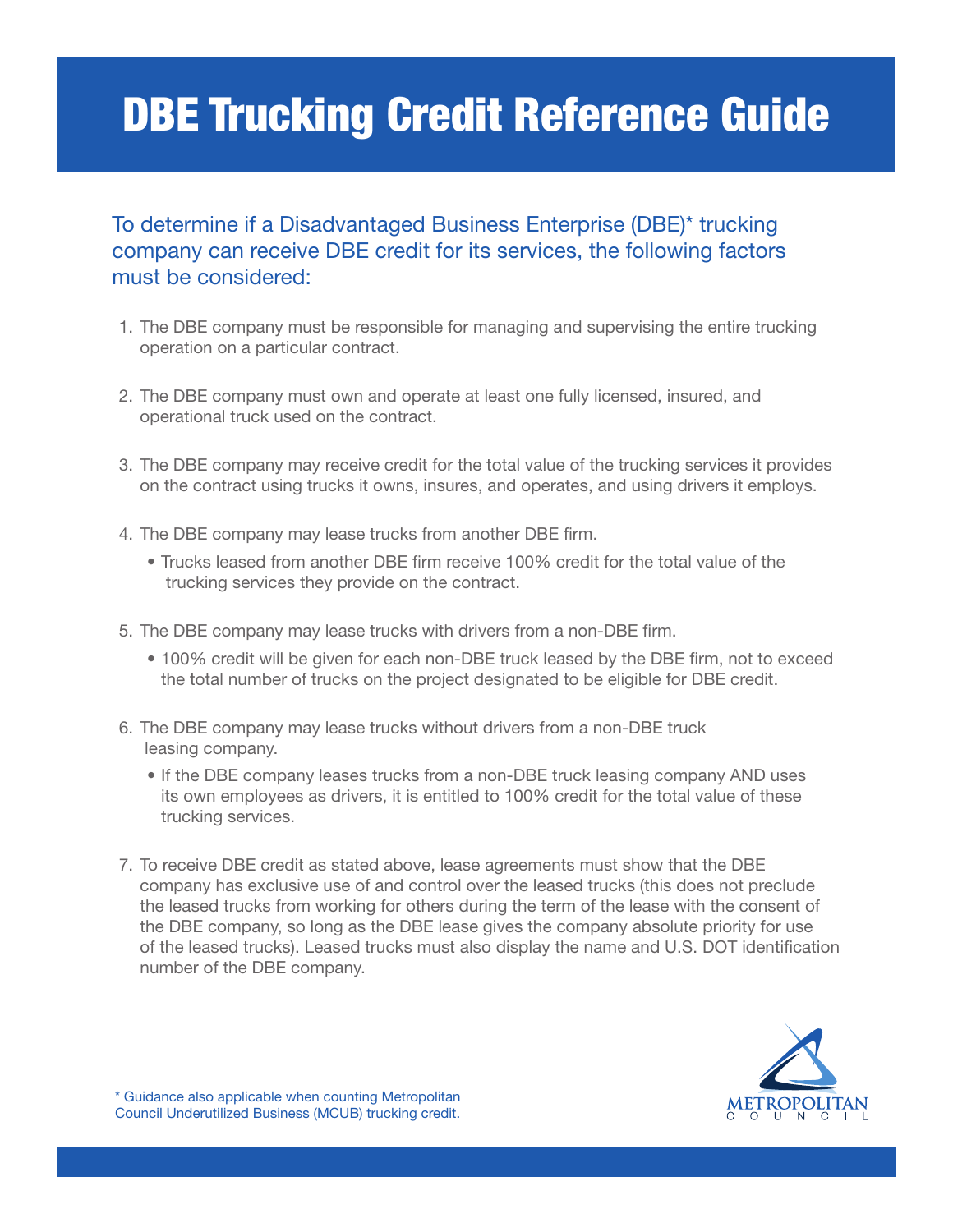#### EXAMPLE

DBE Firm X uses 2 of its own trucks on a contract. It leases 2 trucks from DBE Firm Y and 6 trucks with drivers from non-DBE Firm Z. There are a total of 10 trucks. DBE credit would be awarded for the total value of trucking services provided by Firm X and Firm Y. DBE credit may also be awarded for the total value of trucking services provided by 4 of the 6 trucks provided by Firm Z. In all, full DBE credit would be allowed for 8 trucks. DBE credit could be awarded for the fees and/ or commissions Firm X receives because of the lease with Firm Z for the remaining two trucks. (Truck 9 and Truck 10)



QUESTION: There are 10 trucks total. How many trucks would DBE Firm X receive 100% DBE credit for?

Answer: The DBE firm would receive 100% DBE credit for 8 trucks on the contract. The firm may also receive credit for the fees and commission only of Trucks 9 and 10.



**FOLLOW UP QUESTION:** What if DBE Firm X used their own drivers for the trucks leased from Non-DBE Firm Z instead?

Answer: If DBE Firm X leased the Non-DBE trucks from Firm Z but DBE firm X used their own employees to drive those trucks, they would get 100% DBE credit for all 6 trucks leased from Non-DBE Firm Z AND 100% credit for the other 4 DBE trucks.

(모) (모) (모) (모) (모) (모) (모) (모) (모) (모)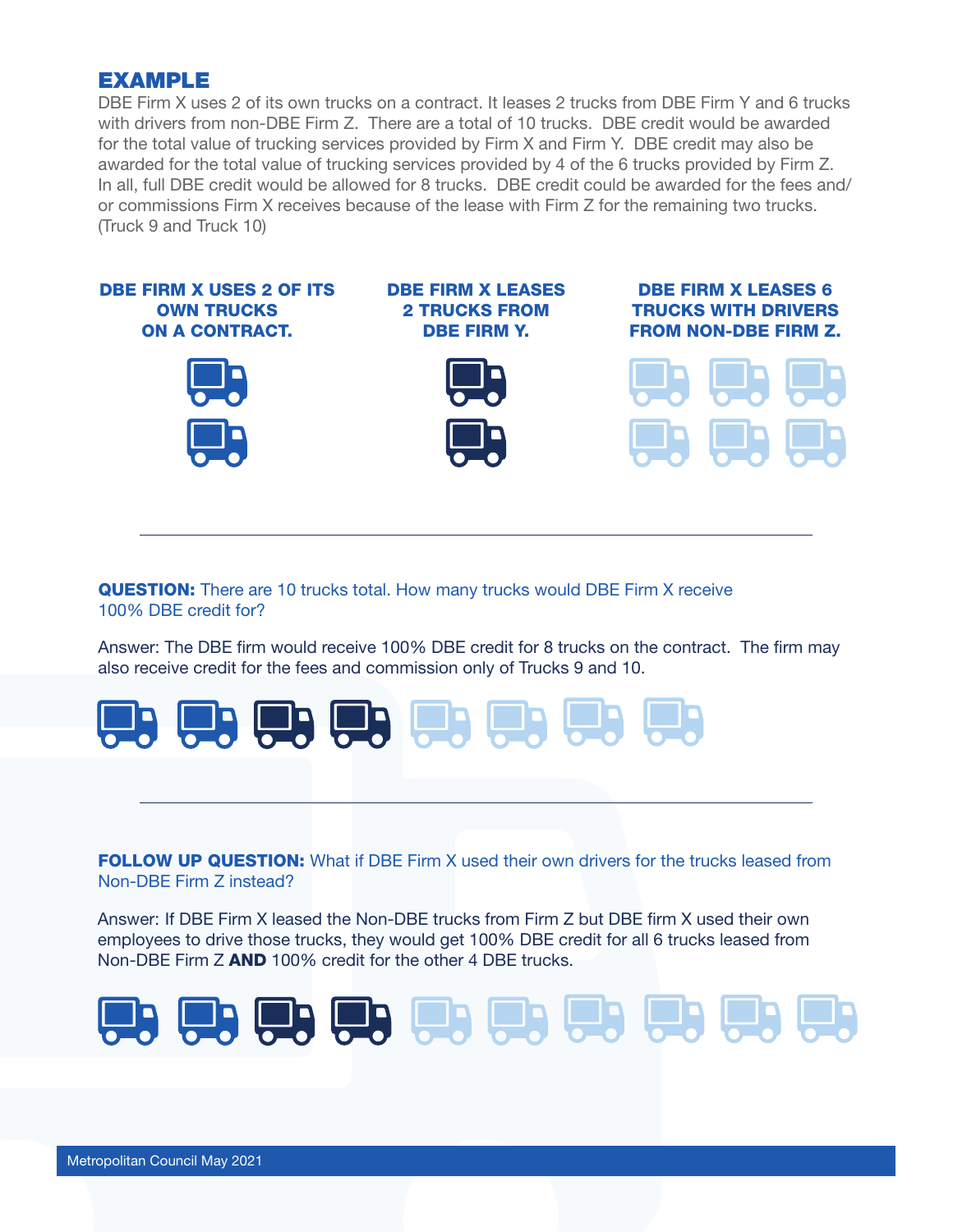## Guía de referencia de crédito para transporte por camión DBE

#### Para determinar si una empresa de transporte por camión DBE\* puede recibir crédito DBE por sus servicios, deben tenerse en cuenta los siguientes factores:

- 1. La empresa DBE debe ser responsable de la gestión y supervisión de la totalidad de la operación de transporte por camión en un contrato determinado.
- 2. La empresa DBE debe poseer y operar al menos un camión debidamente autorizado, asegurado y operativo utilizado en el contrato.
- 3. La empresa DBE puede recibir crédito por el valor total de los servicios de transporte que presta en el contrato utilizando camiones de su propiedad, que asegura, y opera, conducidos por sus choferes asalariados.
- 4. La empresa DBE podrá alquilar camiones a otra empresa DBE.
	- Los camiones alquilados a otra empresa DBE reciben el 100% de crédito por el valor total de los servicios de transporte por camión que prestan en el contrato.
- 5. La empresa DBE podrá alquilar camiones con chofer a una empresa no DBE.
	- Se concederá un crédito del 100 % por cada camión no DBE alquilado por la empresa DBE, siempre que no supere el número total de camiones del proyecto para tener derecho al crédito DBE.
- 6. La empresa DBE podrá alquilar camiones sin chofer a una empresa de alquiler de camiones no DBE.
	- Si la empresa DBE alquila camiones de una empresa de alquiler de camiones no DBE Y utiliza sus propios empleados como choferes, tiene derecho al 100% del crédito por el valor total de esos servicios de transporte por camión.
- 7. Para recibir el crédito de DBE, tal como se ha indicado anteriormente, los acuerdos de arrendamiento deben manifestar que la empresa DBE utiliza y controla exclusivamente los camiones alquilados (esto no impide que los camiones alquilados trabajen para otros durante el período del arrendamiento con el consentimiento de la empresa DBE, siempre y cuando el arrendamiento de DBE dé a la empresa prioridad absoluta para el uso de los camiones alquilados). Los camiones alquilados también deben exhibir el nombre y el número de identificación del Departamento de Transporte (DOT) de los EE.UU. de la empresa DBE.



\* Empresa Comercial en Desventaja, incluidos negocios gestionados por mujeres, personas de color e inmigrantes, y veteranos.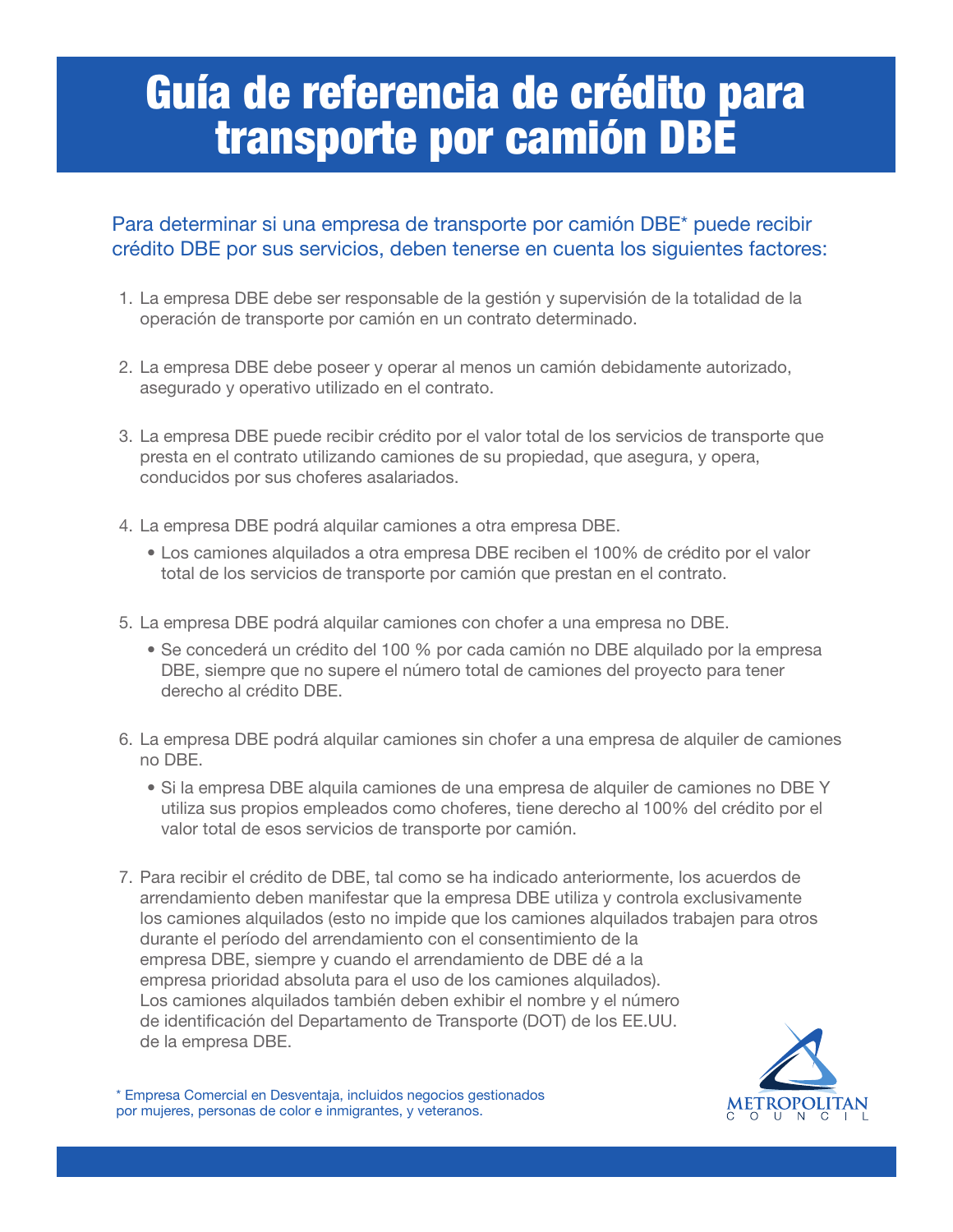#### EJEMPLO

Una empresa DBE (X) utiliza dos de sus propios camiones en un contrato. Alquila dos camiones de otra empresa DBE (Y) y seis camiones con chofer de una tercera empresa no DBE (Z). Esto hace un total de 10 camiones. El crédito DBE se concedería por el valor total de los servicios de transporte por camión prestados por las empresas X e Y. El crédito DBE también podrá concederse por el valor total de los servicios de transporte por camión prestados por cuatro (4) de los seis (6) camiones suministrados por la empresa Z. En total, se autorizaría el crédito DBE completo para ocho (8) camiones. Podría concederse un crédito DBE por los honorarios y/o comisiones que recibe la empresa X debido al contrato de arrendamiento con la empresa Z por los dos camiones restantes. (Camión 9 y Camión 10)



**PREGUNTA:** Son 10 camiones en total. ¿Por cuántos camiones debería la empresa DBE X recibir el 100% del crédito DBE

Respuesta: La empresa DBE recibiría el 100% del crédito por 8 de los camiones del contrato. La empresa también podría recibir crédito por los honorarios y las comisiones solamente de los camiones 9 y 10.



REPREGUNTA: ¿Qué sucedería si la empresa DBE X utilizara sus propios choferes para los camiones alquilados a la empresa DBE Z?

Respuesta: Si la empresa DBE X alquilara los camiones no DBE a la empresa Z, pero la empresa DBE X, utilizara sus propios empleados para conducir los camiones, recibiría el 100% del crédito DBE por los 6 camiones alquilados a la empresa no DBE Z Y el 100% de crédito por los otros 4 camiones DBE.

(말) (말) (말) (말) [말) (말) (말) (말) (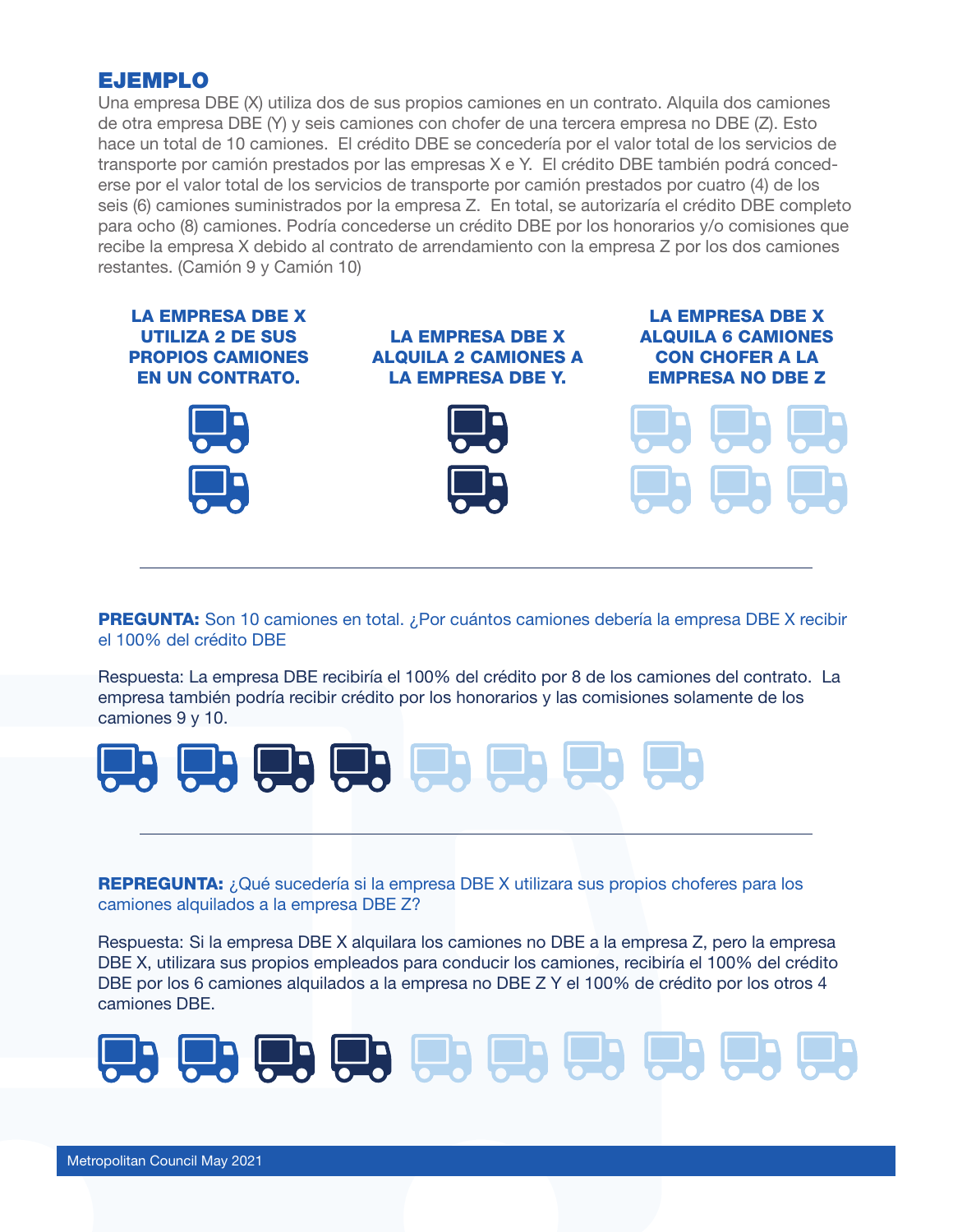### Tilmaamaha Tixraaca Amaahda Gaadiidka DBE

#### Si loo go'aamiyo haddii shirkadda xamuulka ee DBE\* ay ku heli karto amaahda DBE adeegyadeeda, arrimaha soo socda waa in la tixgeliyaa:

- 1. Shirkadda DBE waa inay mas'uul ka ahaato maareynta iyo kormeerka dhammaan howlaha xamuulka ee qandaraas gaar ah.
- 2. Shirkadda DBE waa inay lahaato oo ay ka shaqeyso ugu yaraan hal gaari oo ruqsad buuxda leh, caymis leh, iyo gaari shaqeynaya oo loo adeegsaday qandaraaska.
- 3. Shirkadda DBE waxaa laga yaabaa inay ku hesho amaah wadarta guud ee adeegyada xamuulka ee ay ku bixiso qandaraaska iyadoo la adeegsanayo gawaari ay leedahay, ay caymiso, oo ay ku shaqeyso, iyo iyadoo la adeegsanayo darawallada ay shaqaaleysiiso.
- 4. Shirkadda DBE waxay baabuurta ka kireyn kartaa shirkad kale oo DBE ah.
	- Baabuurta xamuulka ah ee laga kireeyay shirkad kale oo DBE ah ayaa 100% amaah lagu siiyaa qiimaha guud ee adeegyada xamuulka ee ay ku bixiyaan qandaraaska.
- 5. Shirkadda DBE waxaa laga yaabaa inuu ka kireysato gawaarida xamuulka ah darawallada shirkad aan DBE ahayn.
	- Amaah 100% ah ayaa la siin doonaa gaari kasta oo aan DBE aheyn oo ay kireysay shirkadda DBE, oo aan ka badneyn wadarta tirada gawaarida ku jira mashruuca loogu talagalay inay xaq u yeeshaan amaahda DBE.
- 6. Shirkadda DBE ayaa laga yaabaa inay ka kireysato gawaarida xamuulka ah bilaa darawallada ah shirkad aan DBE ahayn oo kireysata gawaarida xamuulka.
	- Haddii shirkadda DBE ay baabuur ka kireysato shirkad aan DBE ahayn oo kireysta gawaarida xamuul ah OO u adeegsato shaqaalaheeda inay noqdaan darawalada, waxay xaq u leedahay 100% amaah ah wadarta guud ee adeegyadan xamuulka.
- 7. Si loo helo amaahda DBE sida kor lagu sheegay, heshiisyada kiradu waa inay muujiyaan in shirkadda DBE ay si gaar ah u isticmaasho oo ay u maamusho baabuurta la kireystay (tani kama hor istaageyso baabuurta la kireystay inay u shaqeeyaan dad kale inta lagu jiro muddada heshiiska iyadoo la raacayo ogolaanshaha shirkad DBE, illaa iyo inta heshiiska DBE uu siinayo shirkadda mudnaan buuxda isticmaalka gawaarida la kireeyay). Gawaarida la kireystay waa inay sidoo kale lahaadaan magaca iyo lambarka aqoonsiga ee US DOT ee shirkadda DBE.



\* Ganacsiyada liita, oo ay ku jiraan ganacsiyada ay ka shaqeeyaan dumarka, dadka midabka leh iyo soogalootiga, iyo halyeeyada.